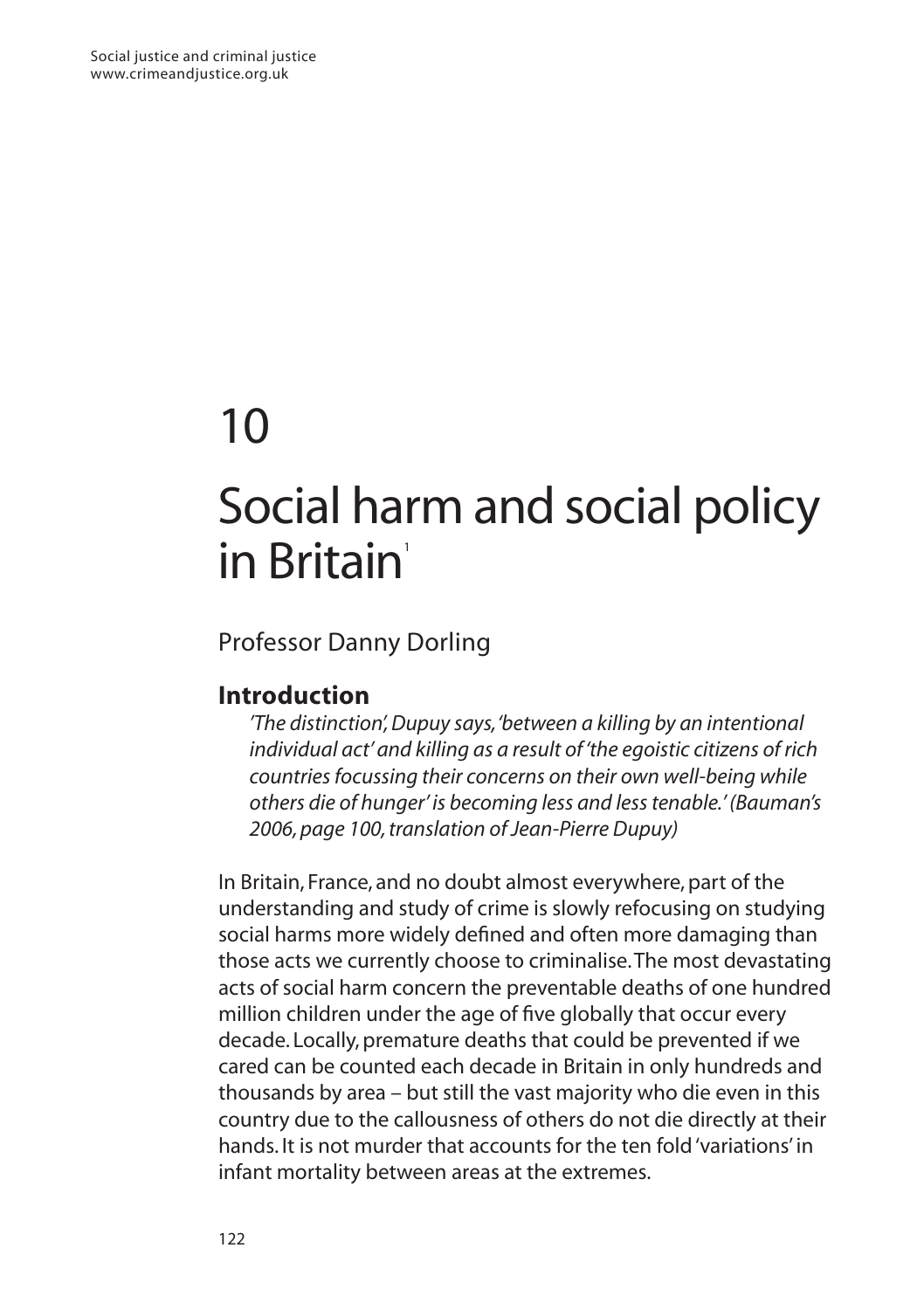In practise much of the harm is institutionalised. Welfare spending in Britain is set so that those reliant on it live in poverty. The government aims to abolish poverty by getting folk 'who can' into work and one way they do this is by making life outside of work very hard to live for those the government thinks should work. One effect of this is to damage the bodies of, (and subsequent survival chances of the babies of) those who become pregnant while living in poverty. Eating, resting and living well while pregnant is not possible when living in poverty. However, what matters more than physically damaging their bodies though such treatment is damaging young adult minds. If the government tells you through your own welfare payments how little you are worth a week why have much respect for yourself? And what pleasures can you expect in life? You may as well have a smoke, or worse. If you think I'm making this case too strongly walk past the line of new teddy bear shaped grave stones in any large municipal cemetery of a poor town and then look at the odd one or two such stones in the cemetery near where you live. You can't blame the infants for dying, so do you think the harm was caused by apparently feckless parents?

Current inequalities in infant mortality in Britain are the most obvious manifestation of the social harm poor social policy can bring. The statistics of the last century shows that previous Labour (and Liberal) governments had a better record of narrowing the gap than the current one has (Dorling, 2006a); and in more than just our mortality (Dorling, 2006b). In this short commentary I want to try to show how the banal process of public policy creation is currently often skewed to result in outcomes that in turn result in greater social harm for little meaningful benefit. There is also much that is good and well meaning in current policy creation, but a streak of particularly nasty inhuman market idolisation runs though much of what is currently being proposed on this richest of islands to deal with its poorest of people.

Many know this to be the case for some of the civil servants inserting clues to their discontent by giving fatuous examples of the implications of proposed policy in even the pages of published Green Papers! I give a few references below. I suspect that at the heart of some of our current stupidity is the naivety of a few who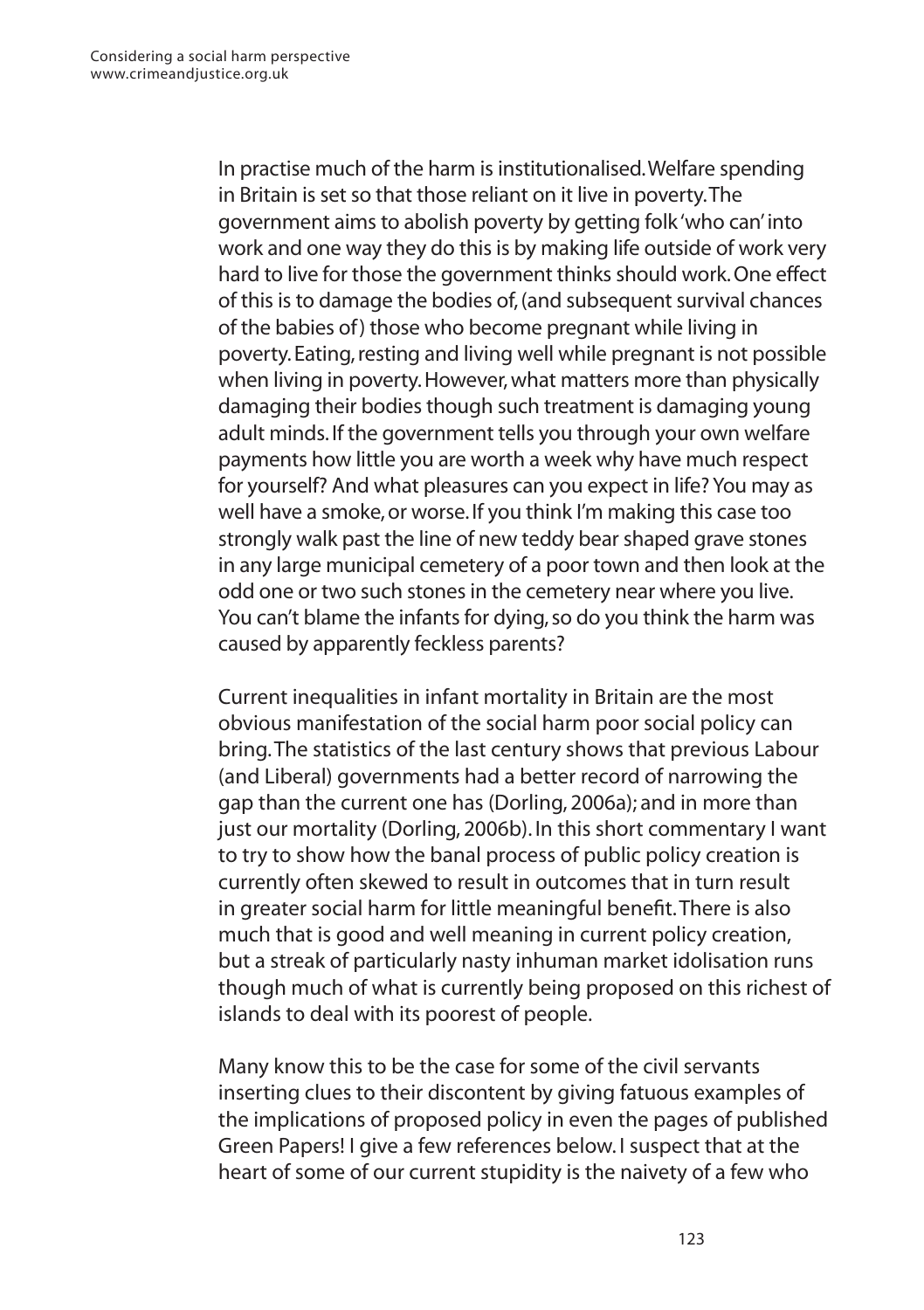do not realise that we are all human and those who are poor are not some other species that can be treated differently. In contrast there are also plenty of signs of good intent and of those involved in the process who still see people as people and the error of the pursuit of ever more wealth and work.

#### **The new welfare reform bill**

The *Mental Health Bill 2006* was introduced to the House of Lords by the then Minster of Health, Lord Warner. Part of the extremely long debate over its clauses concerned changes to the ways in which individuals could be deprived on their liberty. It was a mess and denounced by 77 charities and other members of the most concerned policy alliance as 'a missed opportunity for legislation fit for the twenty first century' (Mental Health Alliance, 2007). Depriving individuals of their liberties of course requires serious debate and members of parliament (and their civil servant advisors) should have done better than they did, but what was introduced by Lord Warner in November 2006 was not, I argue, the real mental health bill. That came later, with *The Welfare Reform Bill 2006* designed to alter the lives of hundreds of thousands of people have not worked for at least the last two years, mostly because of mental illness.

There are currently over two million people surviving due to receiving Incapacity Benefit (Freud, 2007, page 4, Figure 2 and PFMHTWG, 2006, page 8). The majority are too mentally ill and demoralised to work (while others are working with such illness, and many others are ill and not working nor claiming). I have documented some of the bizarre process of public consultation over the Bill elsewhere (Dorling, 2007a), it is now law and effects far more people with mental illness than the Bill but received far less attention.

Despite the Welfare Reform Bill (2006) having become law, much of its potential effects are still to be determined. As with the Mental Health Bill, the actual law does not determine the codes of practise and other mechanisms that will now be put in place. It simply enables them to be. In this way members of parliament do not get to scrutinise what will actually happen at the point when they could have most effect. The key policy turning point was obscure: the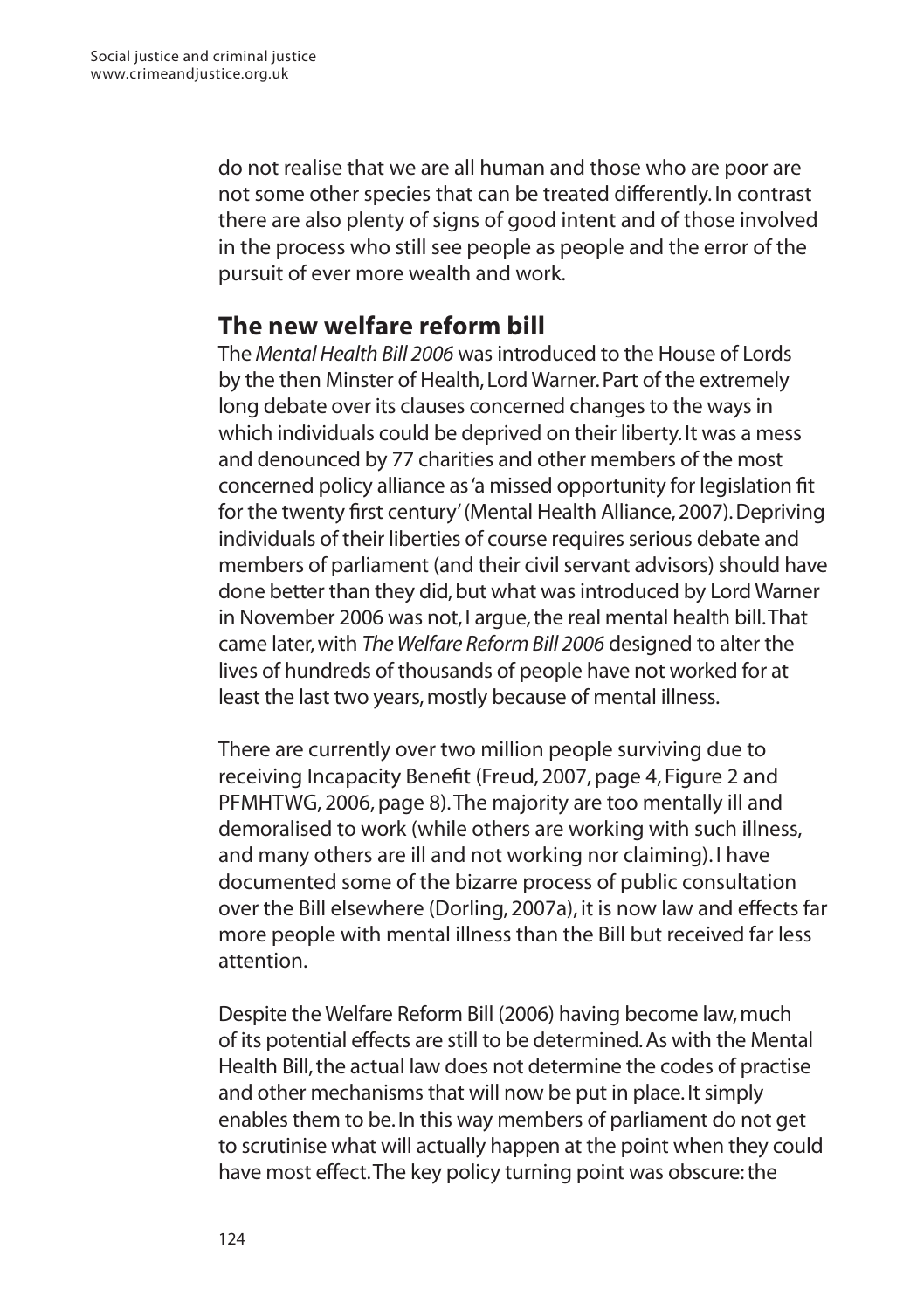Minister's (then Jim Murphy's) acceptance of the Physical Function and Mental Health Technical Working Group's (PFMHTWG, 2006) Report on the Transformation of the Personal Capability Assessment of the Department of Work and Pensions, (DWP). The remit of the Minister's department's working groups included, especially for the mentally ill, to 'accurately identify those who in spite of their condition are fit to continue to work' (*ibid* page 2). They did this by attempting to assess the level of functional limitation at which it is unreasonable to require a person to engage in work.

What level of cognitive and intellectual function is too low; what degree of learning disability too high; of autistic spectrum disorder too severe; or of acquired brain injury too poor scoring on their new system, to excuse a working age adult from the compulsion to labour in the new Britain to come? As I say, despite the Welfare Reform Bill having now passed into law we don't know the precise answers because their main recommendation involves testing and further developing, and full piloting of various claimant questionnaires and forms of medical evidence certification throughout 2007 (*ibid* page 4) and I am writing this in August of that year, but already there are enough clues to guess at the outcomes.(Dorling, 2007a).

The current Personal Capability Assessment (PCA) is too physically based for the liking of the technical groups. Currently an assessment is made as to the extent that your limbs work; you can see, talk, and hear enough for whatever it is you might do; you can remain conscious; and can control your bowel and urine voluntarily. Points are given for how well (or badly depending on your point of view) you score on these and hit the magic number of 15 such that you are entitled to benefit. At that number, or above, they currently consider it would be unreasonable to expect you to work. Below that number and they have ways of making you work. It's not called 'New Labour' for nothing.

## **Not all work is good for you**

The impetus for changing the rules in Britain over who has to undertake paid work has been the rise in benefit claimants suffering from mental health problems, depression and anxiety;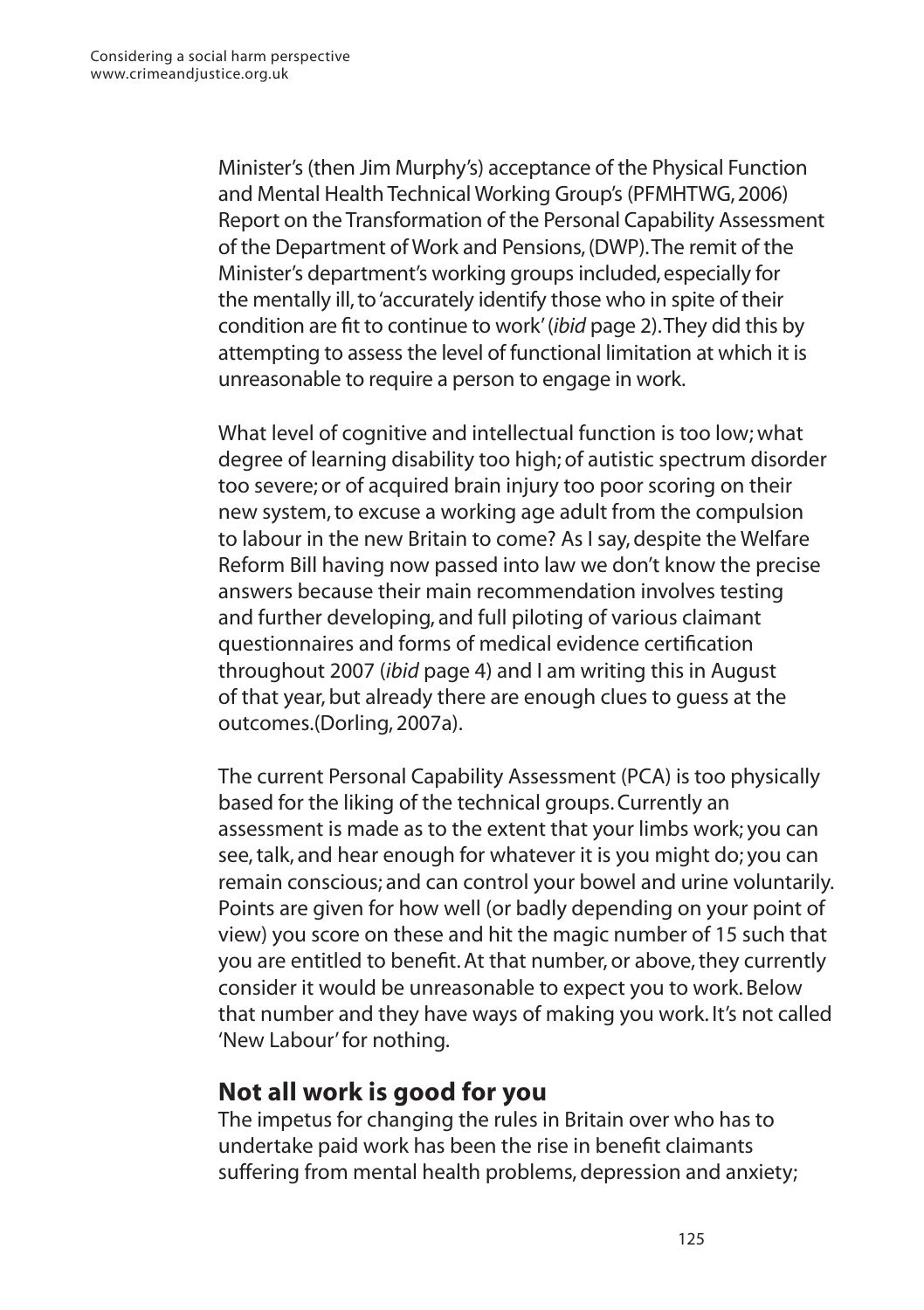and the falls in the number suffering back pain (PFMHTWG, 2006, page 8, paragraph 13). As our industrial employment continues to collapse at a rate as fast as it ever did in the 1980s it is hardly surprising that fewer folk have been developing serious musculoskeletal conditions (Dorling, 2006b).

Changing industries and technology is not the reason more people are unable to work due to mental illness. Instead it is the rise in mental illness itself along (possibly) with a fall in our tolerance of difference. The huge rise there has been at work has been in employment with very low skilled service jobs (Elliott and Atkinson, 2007). So what could be contributing to the rise in mental illness? Illness rates have risen among children and the elderly in Britain, not just for those of working age, and they are highest where most people also spend most time providing unpaid care, so if the rise is partly deceit it is a very well organised deceit involving children, carers and pensioners too!

One possibility is that it is the substantive nature of the recent change in the nature work and society that literally made people ill. It is not a superficial difficulty with saying the words 'would you like to go large with that sir?' that presents the mental challenge. It's the mind-numbing drudgery of serving folk with crap, having to say crap, having to wear crap<sup>2</sup>, and be demeaned through doing all that which would make any individual depressed if they were to work as an automaton on show for too long.

One of the government's responses to the problem of 'worklessness' is, to work closely with the fast-food chain McDonalds (DWP, 2007, page 6) to help them fill jobs nobody want to do possibly through forced (and not necessarily paid) employment. This is one example of those clues to disenchantment left by civil servants in the recent 'welfare' Green Paper. Another is their example of getting black women to work (again possibly by compulsion and not necessarily paid) as care assistants for those taking our private health insurance (*ibid* page 34).

I read that and thought; what a nice way to celebrate one the centenary anniversaries of the abolition of directly sponsored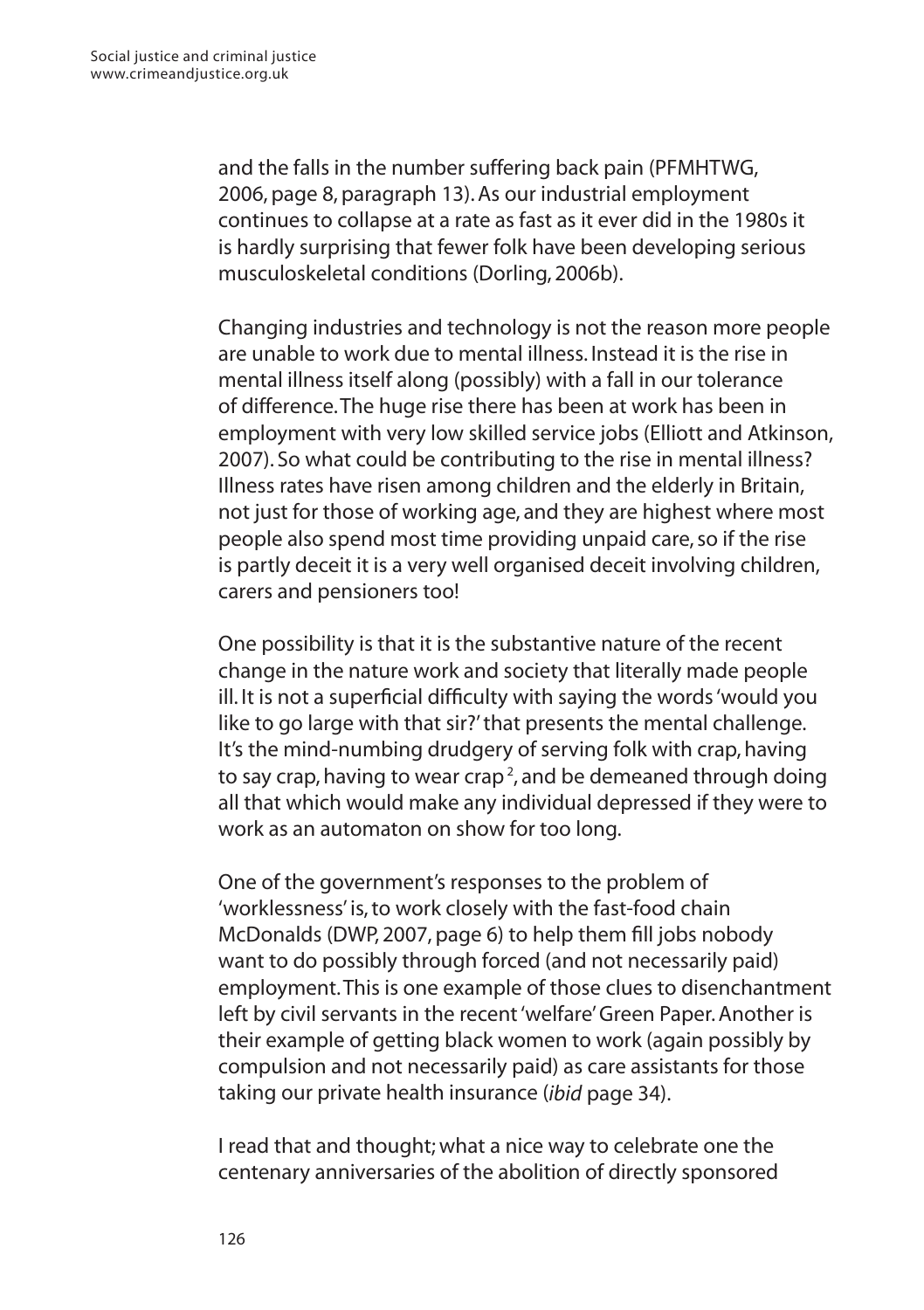British slavery. These are just two examples, but I would have found it hard to make them up or some of the many other ridiculous ideas clearly inserted to show how even many of those putting policy together within the heart of government dissent so much from the 'everyone must labour' mantra.

Think about it. It is not an enjoyable (or easy) or particularly rewarding process claiming Incapacity Benefit due to mental illness. It is not something you would boast about in the pub, after all, success does not fund many pints for anyone. How often do you hear people celebrating the fact that they managed to convince a DWP contracted private doctor to believe that they really do feel 'tired all the time', look forward to almost nothing in the future and think they personally have no significant contribution to make?

This rise in mental illness is no great scam to claim higher benefits. This is not the feckless masses conspiring to live it up on an enhanced dole. It is also not occurring in many places because there is a lack of jobs of any kind, just a lack of reasonable jobs. It has been many years since we have had so many jobs available and so many in work in Britain. But exactly what kind of jobs are these, we want the mentally ill in particular to take? What are the jobs left unsold at the bottom of the labour market? I'll give some examples below, but many more are given in the Green Paper though the websites of the firms that are, the, DWP's partners – those firms that obviously offer work that is so bad, they cannot easily find labourers (DWP, 2007, page 36). One of the firms listed provides 'manned guarding services' - a boom industry, and much of the work is of that nature, shelf stacking or till serving. However, the same firm needing those currently on benefits due to mental illness to work as security guards is also contracted to decommission some of the 'ponds' at Sellafield, the future's bright etc. But the majority of un-fillable jobs are not quite so exciting, take former 'mining' and industrial areas and the new leisure industry for example.

The mining industry had been in decline for sixty years before its obliteration in the 1980s. In 1991 the area with the largest number of people working in the mining industry was the potteries, and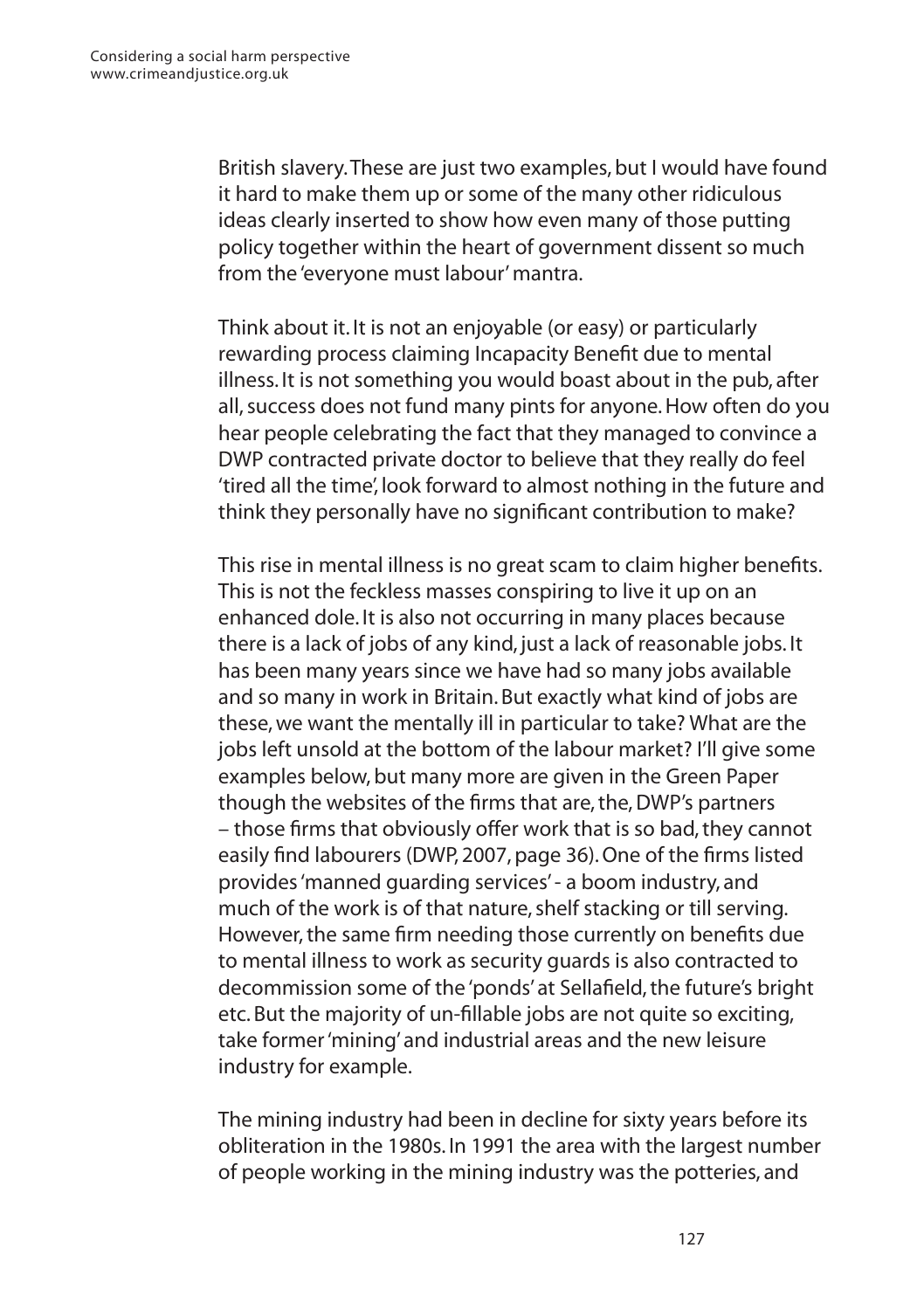these 'miners' were mostly women<sup>3</sup>, presumably hand-painting ceramics of one kind or another (Dorling and Thomas, 2004). Monotonous work, and far better done by robot spray brush than human hand, but work none the less that did not involve a constant feeling of being devalued while having to appear something you are not: happy.

By 2001, around the potteries, as much as anywhere – services of one kind or another now employ almost all who are employed. The best known perhaps is the theme park of Alton Towers. And the person most likely to greet you as you take your seat for a meal there grew up in Warsaw rather than Stoke. For those with hope and a future, university students, well-educated Polish immigrants, gap year migrant working-tourists, asking minute after minute exactly the same questions or groups of people taking their plastic seats to eat plastic food - people who quickly blur into exactly the same customers - becomes not only a monotonous, but a very demeaning occupation.

Being a servant in the new economy is demeaning because the interaction is directly and repeatedly with people and their money, not with putting colours on white clay. Factory work is brainnumbing, but other than in Cadbury's Bournville Chocolate factory (where tourists can pay to see those who help run the conveyor belts) it is not a spectacle. Today's acts of service are. And you are no longer the servant of a rich family, who might at least get to see you as slightly human out of familiarity. Today's service worker is the 'annoying' voice of the call centre, never the same twice; the 'surly' receptionist; 'slow' bar tender; or 'immigrant' restaurant work in a theme park. You don't really like them – and they have to be nice to you and what you blow your money on: valueless stuff that they could not afford.

Every time they return your change for that drink in the chainpub they are reminded by their hourly wage, they are worth less than a minute's profit that passes through their fingers. Every time they listen to you on the phone transferring money between your bank accounts, order consumer goods, holidays, hotel rooms, they are aware of how little they have. Look how old the next person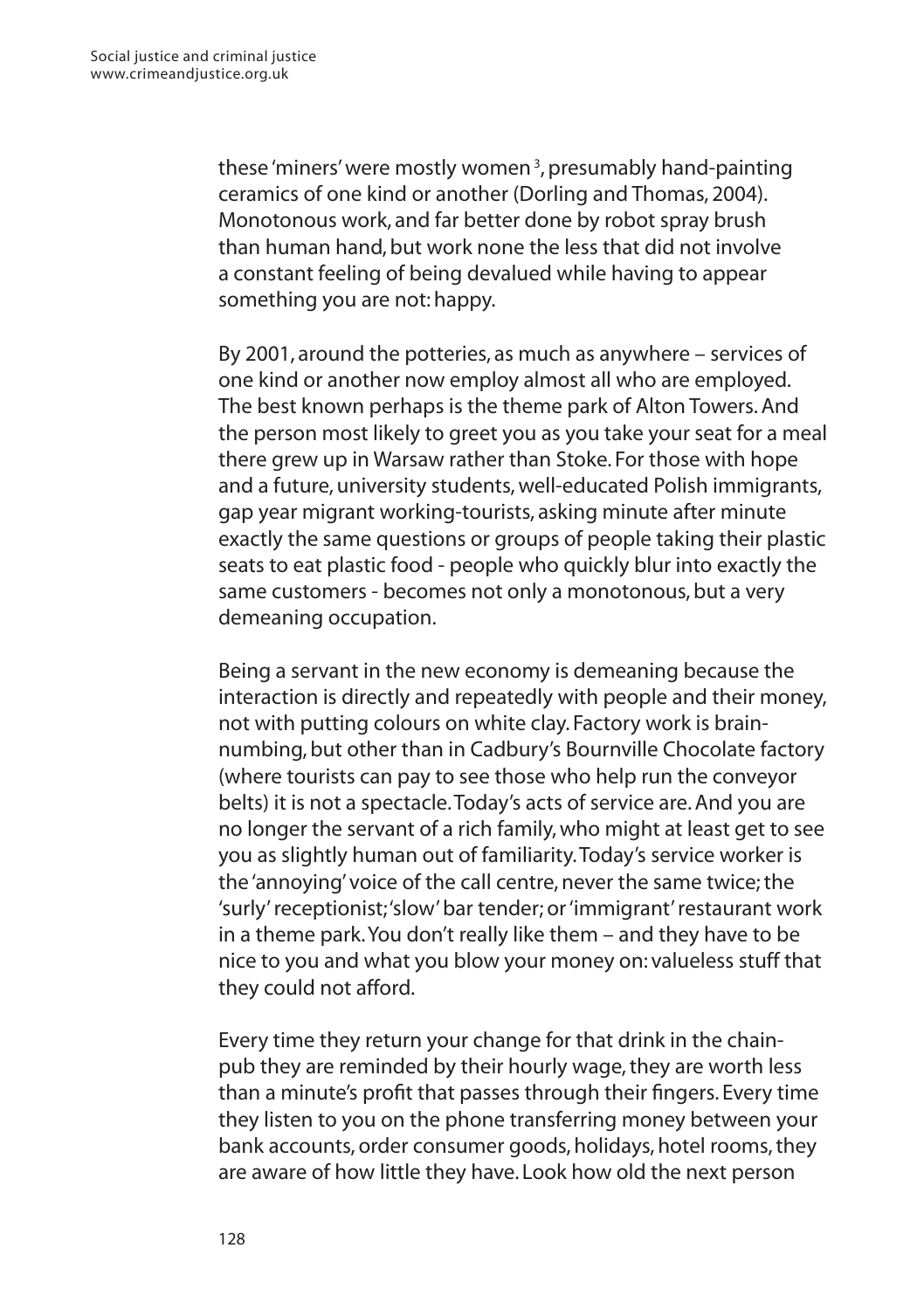serving you is or ask them on the phone. They are almost always under or around age thirty. I don't think that is because of an ageist recruitment practice. Almost no one could take the drudgery for long who could see there were better things to be had, all around them.

If it were you and you did not know it would only be temporary how would you begin to feel? For an extra 10 pounds an hour wouldn't you rather work around the ponds in Sellafield? If it were me, I would. If I had to face the idea that demeaning service work was my only option, for year after year, I'd begin to feel tired all the time. Think about doing it yourself, the hours, the pay, the conditions. Doing this kind of work makes people ill, as will the thought of doing it. Of course pre-industrial agricultural toil will have been almost as boring and more backbreaking, and seemed as interminable, but it might have been more consistent with dignity and self- respect. It is the servile, inferior, low-status of the jobs, in a society where we are very conscious of other possibilities which is new, not just the jobs, but the kind of society their existence and growth represents (Wilkinson, 2007).

Direct visual contact is not all that is required to feel demeaned. Those working in call centres only hear the (not 'their') customers. Those changing the sheets in hotels only get to smell the customer. But the constant realisation that so many people can afford the luxuries they order through your ear, or don't have to make their own beds, begins to grate. It was only a few years ago that people applied for a mortgage, rather than shopped around for one. Then the building society clerk looked down on, or more often across to, you as customer. In most cases a local customer. It was not much further back in time that only the very rich stayed in hotels. Far fewer beds needed changing by others' hands each morning (leaving aside who made beds in the home – and who was most depressed back then?).

Providing badly paid service labour is less and less a respectable profession, career, or something that makes you part of the old working class majority – cohesive at least in the collective experience of living at the whim of a small minority of the affluent. If you knew that most other people were reading scripts in answer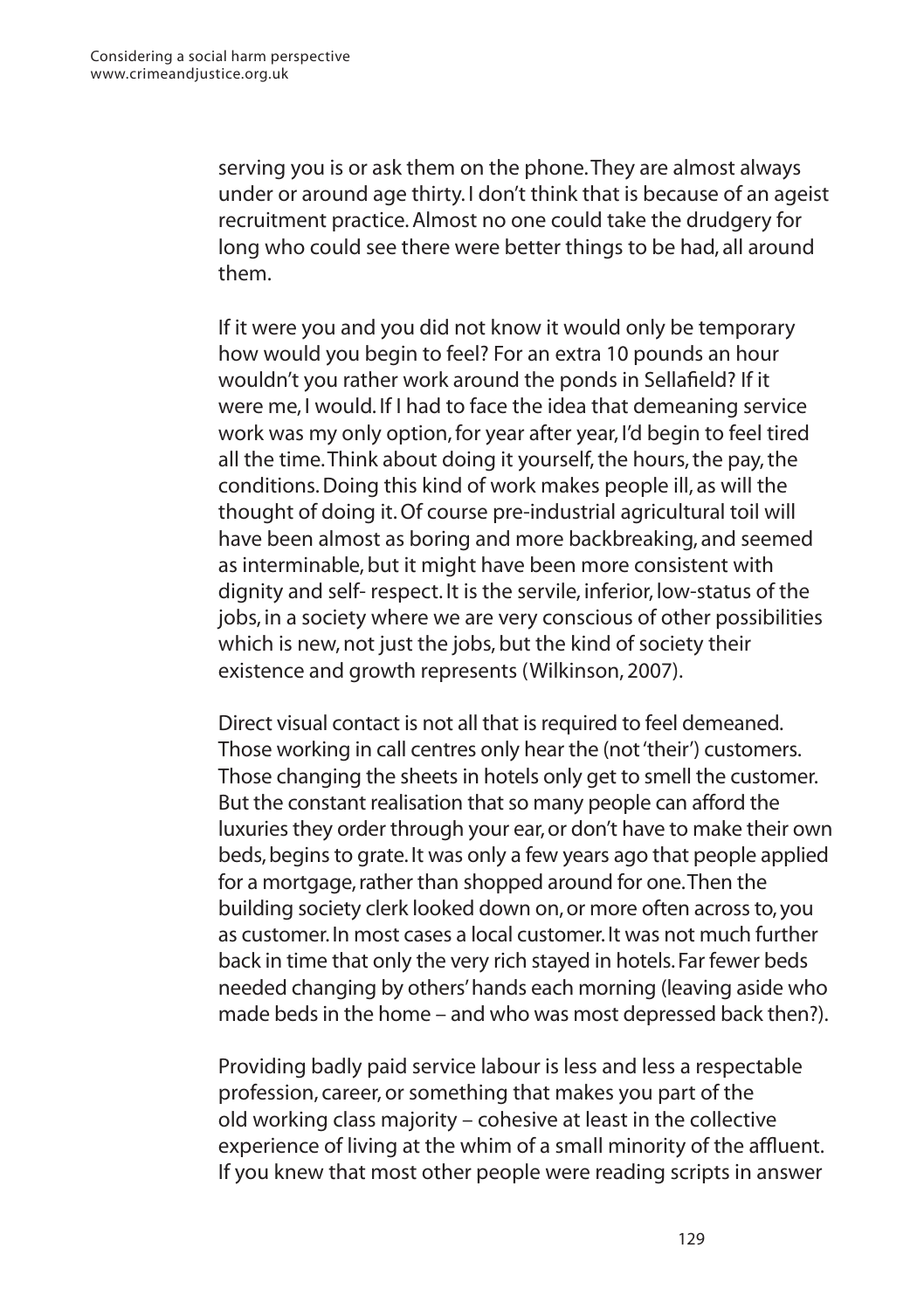to customer queries, changing bed sheets, serving at tables, or repeatedly asking whether folk wanted to 'go large' or not, you might convince yourself that this is as good as it gets. But you'd have to be quite unaware of how much many others get, let alone how much today's most affluent get to be happy with your lot.

And then the magazines and daytime TV shows are filled with detail on the lifestyles of the rich and famous. Popular culture is obsessed with what kind of home or second home you can purchase for that odd extra couple of hundred thousand in your 'budget'; or with locations for exotic holidays; with quick fixes whereby nobodies can become famous; with a message that says that if you are not beautiful, thin, non-smoking, rich, attractive, interesting and enjoying a great job – it is your fault for not trying hard enough. We are surrounded by advertising for what we cannot afford. State schools charge for school trips to embarrass the poorest of children and their parents. And we have a regressive taxation system whereby those who get more pay more and are taxed less. Only a fool would not feel hard done by.

## **The solutions – mass medication?**

In contract to my musings, the government's PFMHTWG report does not concern itself too much with the cause of the main component of the huge rise in mental illness; instead it just says that such depression is 'very amenable to therapeutic interventions' (PFMHTWG, 2006, page 8). It used to be psychoanalysis, but today there is medication, and if the drugs don't work, evidence can be created to show that they do (Dumit, 2005). There is a huge danger in implying that mass medication may be needed to get hundreds of thousands of depressed working age people to work.

What is needed, but lacking in almost all of this debate, is an understanding of how we came to organise our working lives to exclude so many who would like to work and to compel so many more to do jobs that might well make them ill. In the remainder of this commentary I concentrate on what is being suggested for the non-working mentally ill of working age in Britain to illustrate why that need for better understanding has become so vital now.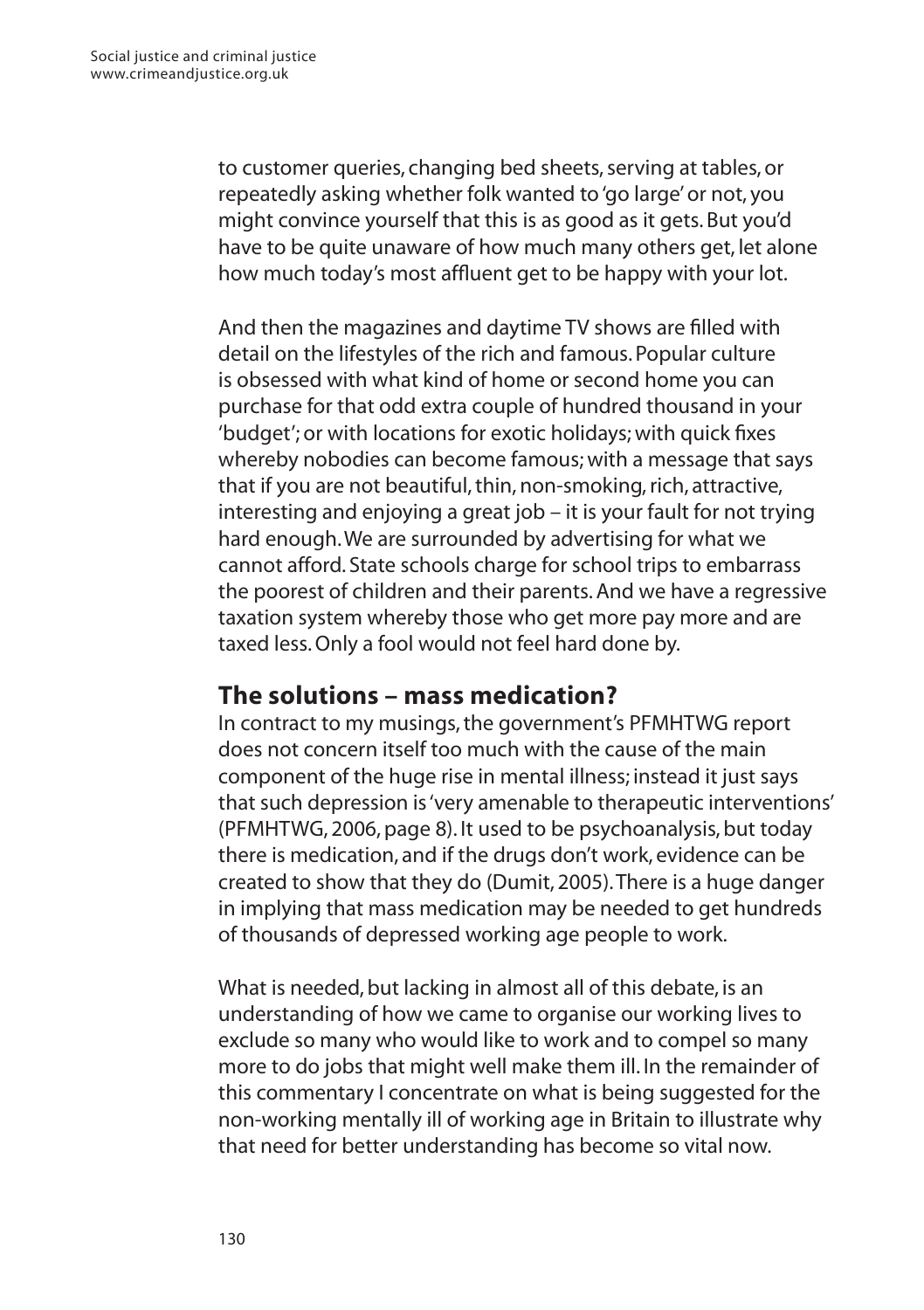There are some sensible suggestions in the PFMHTWG report that suggests how more of the mentally ill can be coerced to work. It says that a new assessment regime should not be so biased against the mentally ill, scoring their afflictions so lightly; it could concentrate on the positive rather than the negative; it could involve practical help for people to find work rather than just simply assess their benefit entitlement status; it could be better linked to the pathways to work initiatives lauded as so successful in another more recent and much public DWP Report (Freud, 2007).

Incidentally don't be fooled by the figures in the (DWP commissioned) Freud report suggesting spectacular falls in the number of Incapacity Benefit claimants in pathways pilot areas (a 9.5% fall on page 44 of his report). David Freud got his numbers wrong (to verify this simply read the sources he cites – they do not apply to all claimants as he implies, most of whom have been claiming for years, but only to a small minority for recent claimants), but then he is not a social scientist but a banker.<sup>4</sup>

David's report is titled *Independent*, but was both commissioned and published by the DWP. Independent no longer means independent. The point of independent reports to government and ministers is that they are not written by people who are independent of government but by folk whose lives and connections are intimately wound up in the machinery of government and elite civil society. For those who enjoy unravelling these connections, and given the origins of the Centre for Crime and Justice Studies (formerly the Institute for the Scientific Study and Treatment of Delinquency), it is relevant to point out that David is the great grandson of Sigmund, and Sigmund was briefly associated with the Institute (CCJS, 2007). Delinquency was thought then and still by many now to be a mental illness, possibly inherited. Although such thinking is now discredited the use of some of Sigmund's thinking to sell ideas to the public is continuous and underpins a huge consultancy industry: public relations (PR).

The DWP Working Group's report on the PCA was not written as an exercise in public relations. It is not all advertisers bluff to try to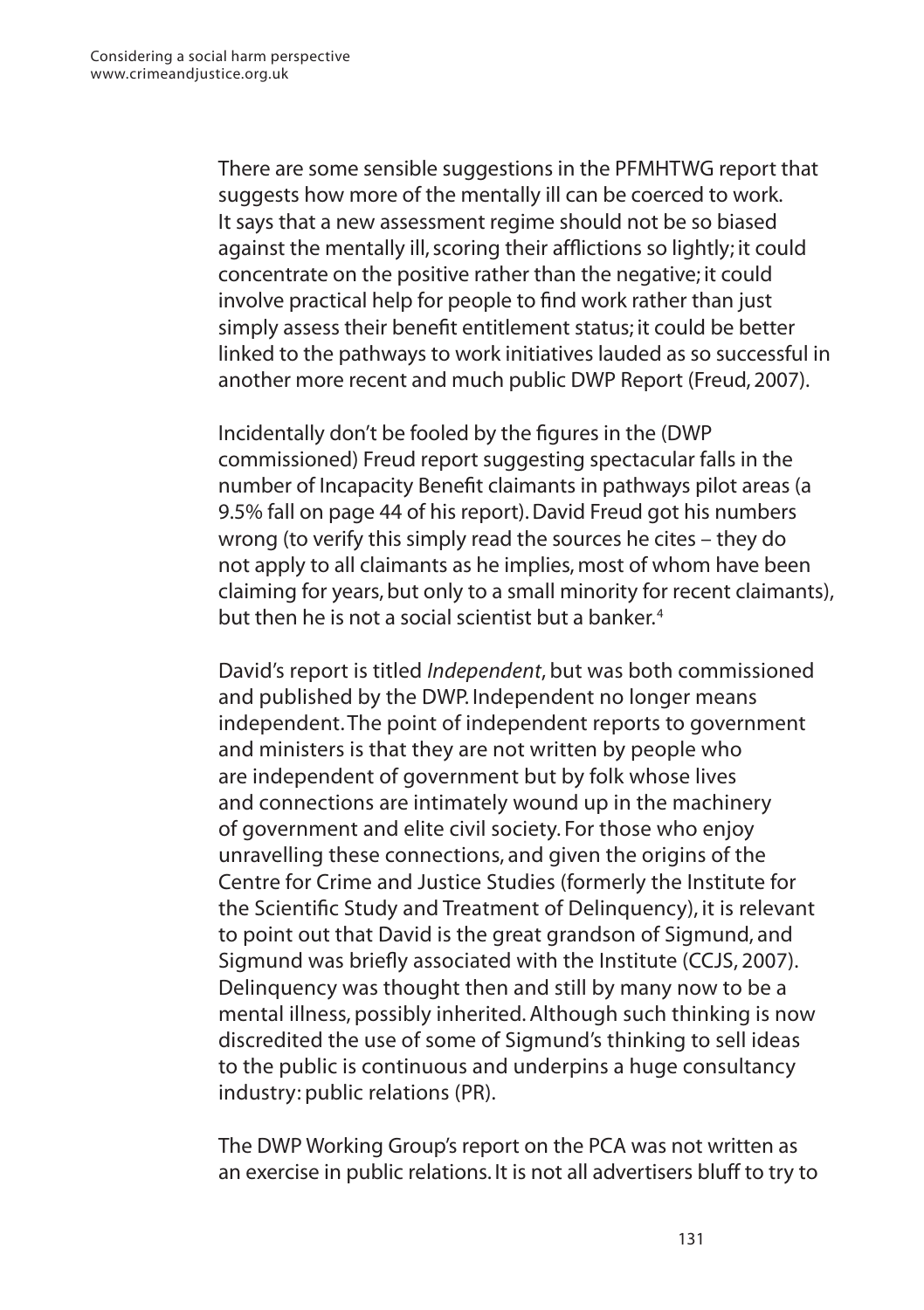get the public to purchase ideas that they should not really want to buy (if an idea is good it does not need PR which is needed mostly the worse an idea or product is for you). Also parts of the report are not all carrot and stick. For instance, it suggests that as the PCA currently stands, it writes off too quickly people deemed to have learning disabilities and other conditions affecting their ability to think as not being able to work without considering their rights to work and support to work. Having a series of the most minor levels of physical ailment that can be recorded by the current system can entitle an individual to benefits whereas the same is not true of mental illnesses. The report also identifies the current self assessment questionnaire as being 'hardly user-friendly', but then advocates a widening of the approach currently being piloted in 'Pathways to work' areas where the doctor carrying out the PCA reports on each 'claimant's residual functional ability' PFMHTWG (2006, page 19). 'Residual functional ability' is not a phrase someone working in PR would applaud.

#### **Conclusion: residual functioning ability**

I suspect that the phase 'residual functional ability' will not make it to the final wording of the codes the law is to enable: there is much work yet to be done on the language. But although the wording will change, it is unlikely that the underlying thinking and prejudices behind much of this current policy making will alter a great deal. These are not policies being made for the people making them – but with others in mind. Reading the report it is clear to me that most of those who wrote it never expected to be sitting being assessed by these criteria, nor do they expect that for their children, lovers or friends. But they should, because the current numbers and trends make it very likely that all of us or someone very close to us will one day soon be assessed for whether our mental health means we are up to labouring.

So how can new social harms be averted such as those about to be inflicted through the *Welfare Reform Bill 2006* and far worse if the Green Paper is unopposed? During the final debate on the bill in the House of Commons on 17 May 2007 there was no dissent from the cross party committee considering DWP's aims, including their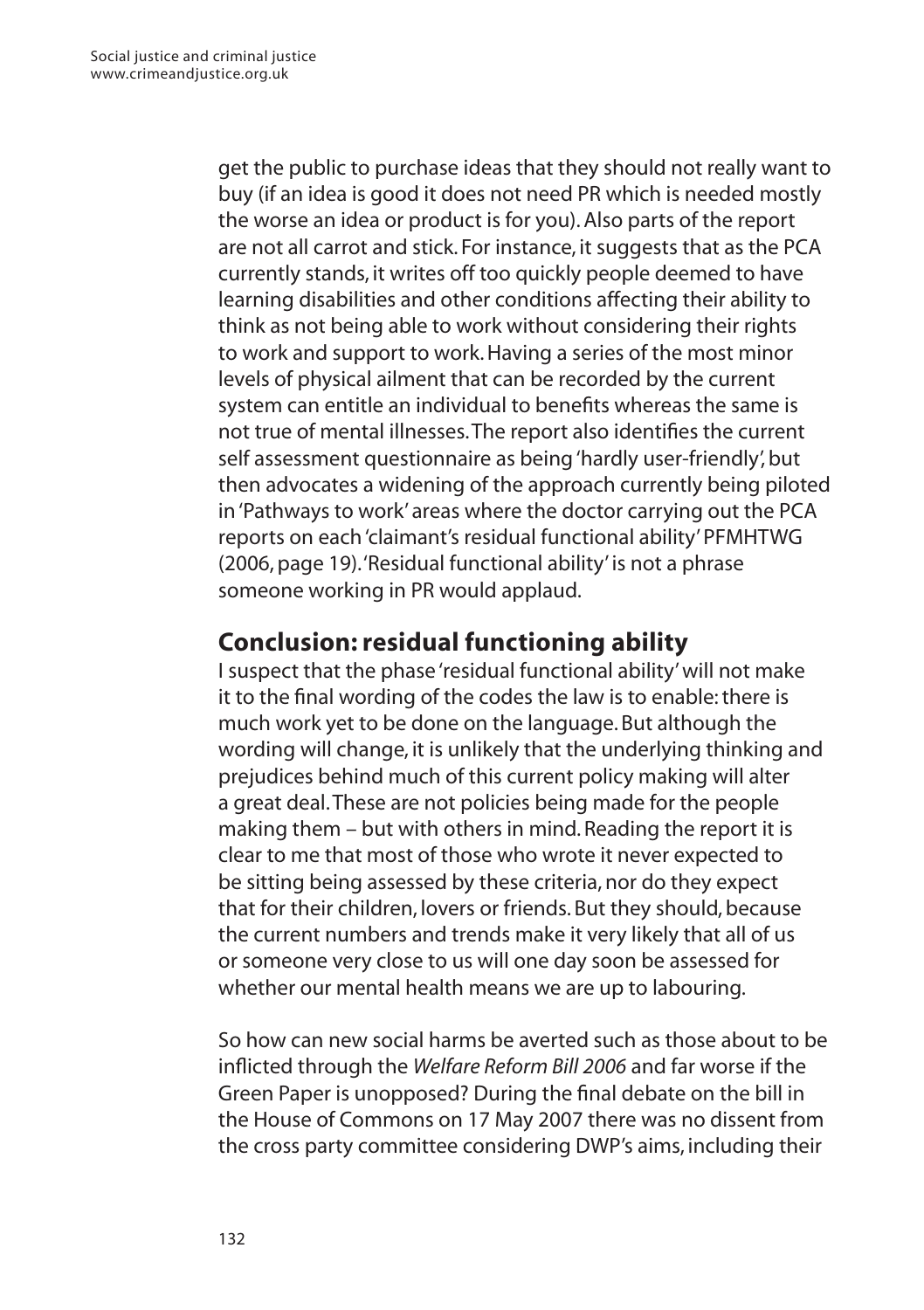aim of getting four out of five folk into paid work, almost regardless of what that work might do to these workers:

*'The whole Committee agrees that the 80% target is wonderful;…' (Engel, 2007)*

Perhaps all other MPs and folk in cyber space (the then DWP minister's blog went quiet) were keeping their heads down? Better not to be identified as a dissenter in this brave new world where more people will get better, more will work harder, more will be responsible, even if Natascha Engel ended her sentence above with a tiny note of caution. Here is what she said in full:

*'…The whole Committee agrees that the 80% [sic] target is wonderful; it was just the way to reach it that we had slight concerns about.*<sup>'5</sup>

One day soon such slight concerns need to be expressed a little more clearly. The more policy documents on health, work and well-being I read the more I come to believe more than ever that we need to thinking more carefully about why so many of us have become so ill in recent years (Wilkinson, 2005). The alternative to this is that 'in the not too distant future we will have mass medication, 80% in work, and wake up one morning and wonder what we are all working for' (Anon, 2006).

#### **ABOUT THE AUTHOR**

Danny Dorling is Professor of Human Geography at the University of Sheffield.

#### **Notes**

1 A longer version of this argument appears as an editorial in the Journal of Public Health Medicine, Autumn 2007 (Dorling, 2007a).

 $^2$  A colleague who kindly commented on an earlier draft of this piece told me they once worked for a multinational firm where the uniform included trousers with no pockets below management level. Only the managers were trusted not to steal. When you are next in a cinema, fast-food restaurant, or similar establishment, have a look for the pockets (but please try not to be obvious in your glances).

<sup>3</sup> People's jobs can be classified by the industry they work in. Thus in the mining industry, although for decades only adult men were allowed underground, there were (mainly)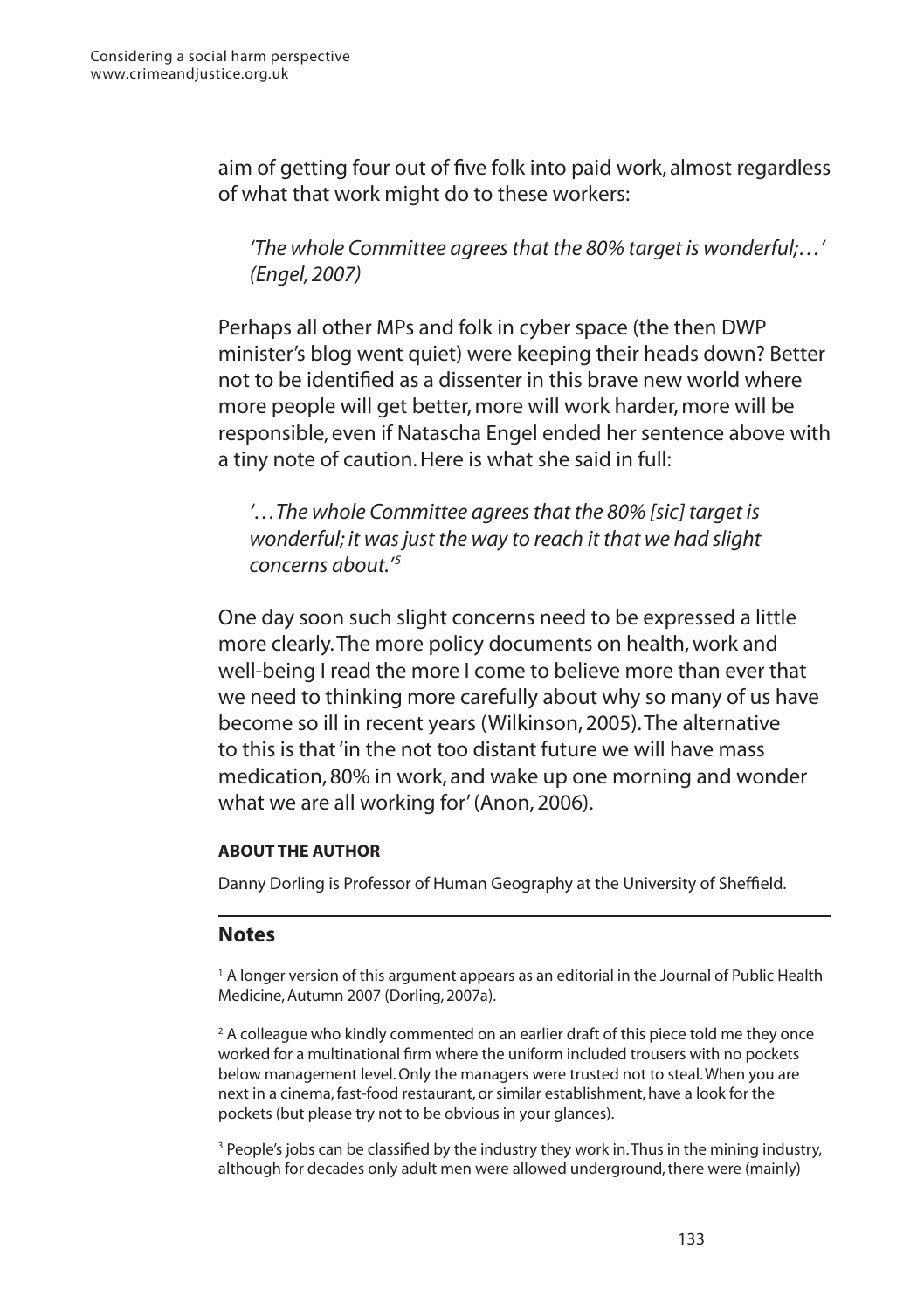women who cooked the food that miners ate after their shift, clerks who worked on the surface, managers, and cleaners among many other occupations employed. The industry was repeatedly decimated to such an extent before and especially after the miner's strike of 1984 that by 1991 the largest single group of people classified as working in the industry of mining by the Office of National Statistics (ONS) in any one local authority then were (mainly) women working in districts in the potteries. Ceramics were included in the extractive mining industries as clay has to be extracted from the ground just as coal is. When this decision was made it is almost certain that no one in the bodies that preceded ONS ever thought that the greatest concentration of 'miners' would be women in Staffordshire. Incidentally the industry continued to collapse to 2001 employing only a seventh of the workforce of 1991. The potteries (and the Stoke area) suffered most, and the greatest concentrations remaining by 2001 were of people associated with the north sea oil industry working in Scotland, and a rise of people working in 'mining' in the centre of London – these being consultants associated with multinational mining companies working with bankers there (all recorded in the 2001 population census as 'miners'). Britain makes more money from mining than it ever did – it just that most of the miners are now in copper, coal, iron and diamond mines in very far flung parts of the globe. The future for mining in Britain was far worse than anyone envisaged in 1984 there was no fall in the numbers of people working in dangerous conditions down holes in the ground – they were just working on holes in the ground in other countries – and many of the new miners are, of course, children.

4 This is not an isolated example of innumeracy in the Freud report. That report will have been checked by civil servants so again I think their leaving of obvious gaffs in the text is an indicator of dissent in the policy maker ranks. Earlier in his report, on page 37, he suggested that: 'By 2009, over half the new entrants to the labour market are anticipated to be people in ethnic minorities.'. Again Freud has misread the source he quotes (which is referring to half the increase, not half the total for new entrants). These errors do need pointing out as we should record how poor the 'evidence base' became in the dog days of the Blair government, when – presumably as I suggest above because so few civil servants had managed to maintain enthusiasm for the spin and were bothering to fact check even simple things any more – such errors could emerge. For this error to be true would require (say) all new jobs to only be in London. And even then for their distribution to be skewed towards ethnic minorities dramatically, to redress old inequalities in employment in that city. Put another way, the only way David Freud could be correct is if Ken Livingstone became prime minister. I may be missing something here – but I really don't believe Ken's ascendancy is the establishment plot.

 $^{\rm 5}$  Natasha was appointed parliamentary private secretary to Peter Hain MP a few weeks later. Hopefully she will still raise a few concerns as she climbs the ladder, but it is usually at this point of initial promotion that younger MPs become acquiescent.

#### **References**

Anon (2006) Comments: http://www.dwp.gov.uk/welfarereform/blog/index.php/2006/10/19/ mental-health-action/#comments

Bauman, Z., (2006) *Liquid Fear*, Cambridge: Polity Press.

Beatty, C., Fothergill, S., Gore, T., and Powell, R., (2007), *The Real Level of Unemployment*, Sheffield: CRESR http://www.shu.ac.uk/cresr/downloads/publications/The%20Real%20Level%20of%20Un employment%202007-.pdf